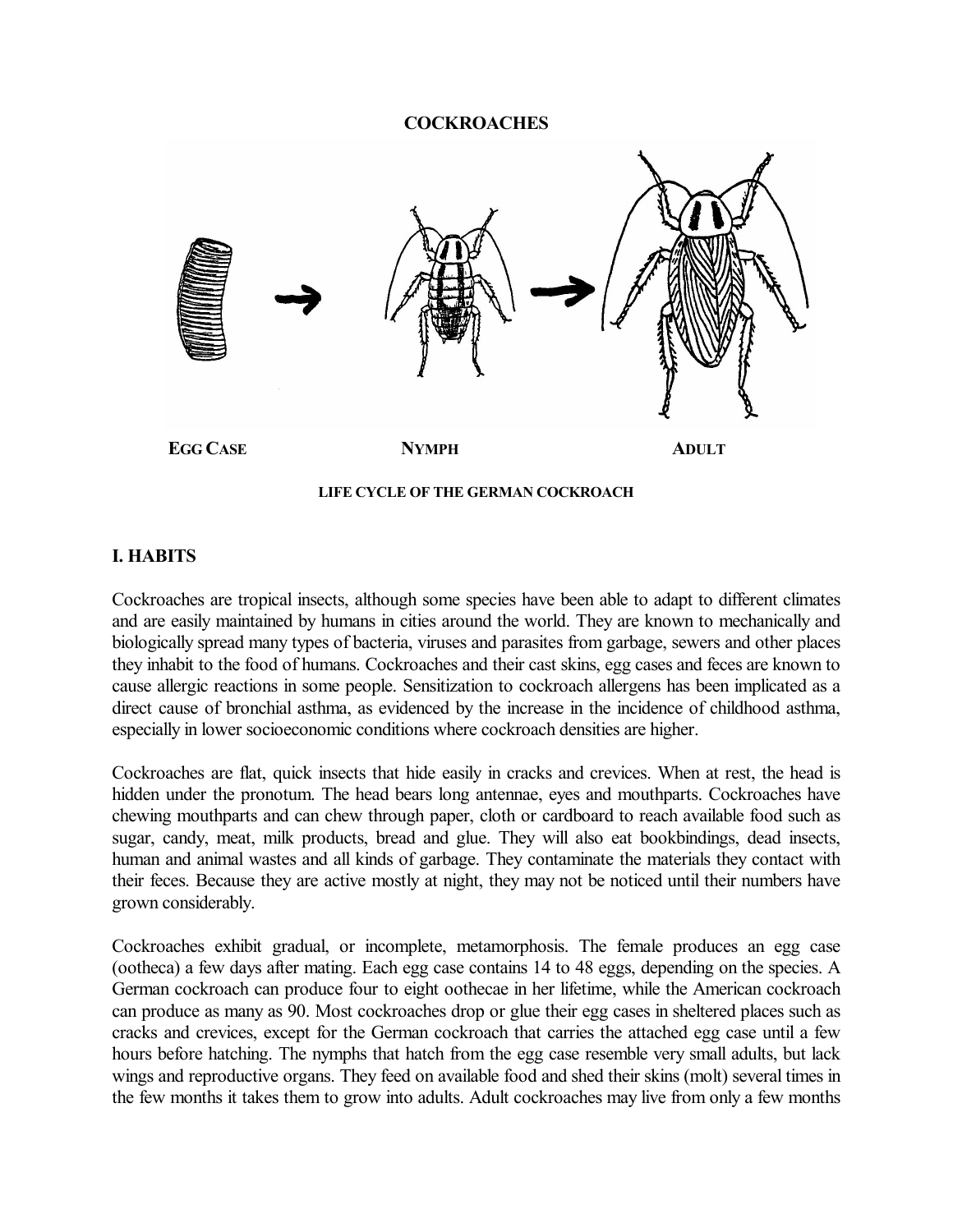to a year or more, but in that time can cause large losses to residents and food service businesses by eating and contaminating food.

## **II. COCKROACH IDENTIFICATION**

More than 3500 species of cockroaches are known worldwide, but the vast majority of these has remained in its natural habitats in woods, tropical forests or deserts, and has not inconvenienced humankind. A few species have taken up with humans and their environment and have become serious pests, as described above.

Four species of cockroaches cause problems in New Mexico (clockwise from top left): German, brown-banded, American and Oriental. Despite their common names, all four probably originated in Africa.



Photographs courtesy of Clemson University Cooperative Extension Service, [http://entweb.clemson.edu](http://entweb.clemson.edu/)

A. The **German** cockroach (*Blatella germanica*) is a small species, measuring only 1/2 to 3/4 inch in length, and is pale brown with two distinct lengthwise dark bars or stripes on the pronotum. Both sexes have fully developed wings as long as the body. The female German cockroach carries the egg case attached to her abdomen until a few hours before the eggs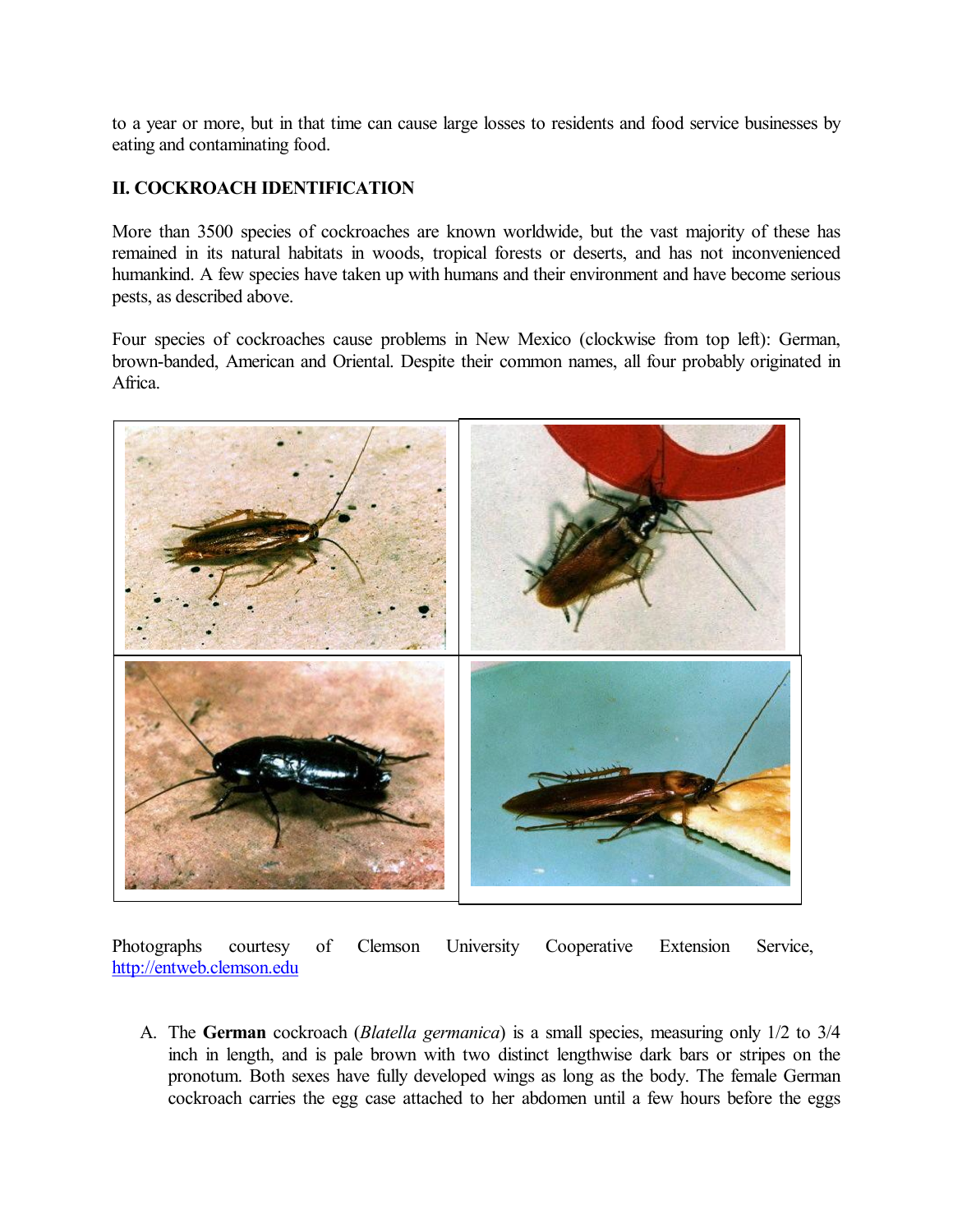hatch. This species' preferred habitat is a warm, moist area with direct access to plenty of food and water; thus it is most commonly found in kitchens and bathrooms. In some areas, it is highly resistant to some insecticides.

- B. The **brown-banded** cockroach (*Supella longipalpa*) is a recently introduced form in the USA, having spread from Florida all over the country and into Canada in the 20th century. The brown-banded is a small species, like the German, but its wings and abdomen are marked by dark brown crossbands on a lighter tan color. The male's wings are longer than its body, but the female's wings are shorter and expose the stout abdomen. This species prefers the living rooms of dwellings. They may be found in high places and in furniture and appliances such as television sets, radios and clocks. Offices, stores, hospitals and homes are easily infested by this species.
- C. The **Oriental** cockroach (*Blatta orientalis*) is a black, inchlong roach found in cooler climates around the world. The male has wings almost as long as the abdomen, but the female's wings are so small as to give the appearance of a wingless form. The Oriental cockroach is also called a "water bug" because of its preference for cool, dark, moist, poorly ventilated areas in buildings. It can be found in sewers, basements, crawl spaces, and under sinks and cupboards; it rarely climbs above the basement and lower floor of a building.
- D. The **American** cockroach (*Periplaneta americana*) can reach two inches in total length, although most adults average about an inch and a half. It is reddish or dark brown and has fully developed wings in the adult stage. Adults tend to live a long time -- up to a year or more. Females have been known to reproduce parthenogenetically (without mating with males). The American cockroach prefers to inhabit warm, humid areas, being common in kitchens, food storage areas, basements, boiler rooms and sewers. It is a fair flyer, though it prefers to run in short dashes when alarmed. It does quite well in outdoor situations, as do many related species of *Periplaneta* the world over.

# **III. COCKROACH CONTROL**

Prevention is the key to cockroach control. This involves keeping them out of buildings and discouraging infestations by eliminating harborage areas and through good sanitation. Chemical control of cockroaches is effective only when these preventive measures have been employed. (Portions of this section were obtained from the University of Florida Cooperative Extension Service publication: "Least Toxic Methods of Cockroach Control" at <http://edis.ifas.ufl.edu/IG105> and from the University of Florida and the American Mosquito Control Association Public Health Pest Control website at <http://vector.ifas.ufl.edu/>).

#### **EXCLUSION**

1. Cockroaches migrate easily through multi-unit dwellings via plumbing and electrical connections. Sealing gaps around plumbing, wall outlets and switch plates will prevent cockroaches from migrating from infested units to others.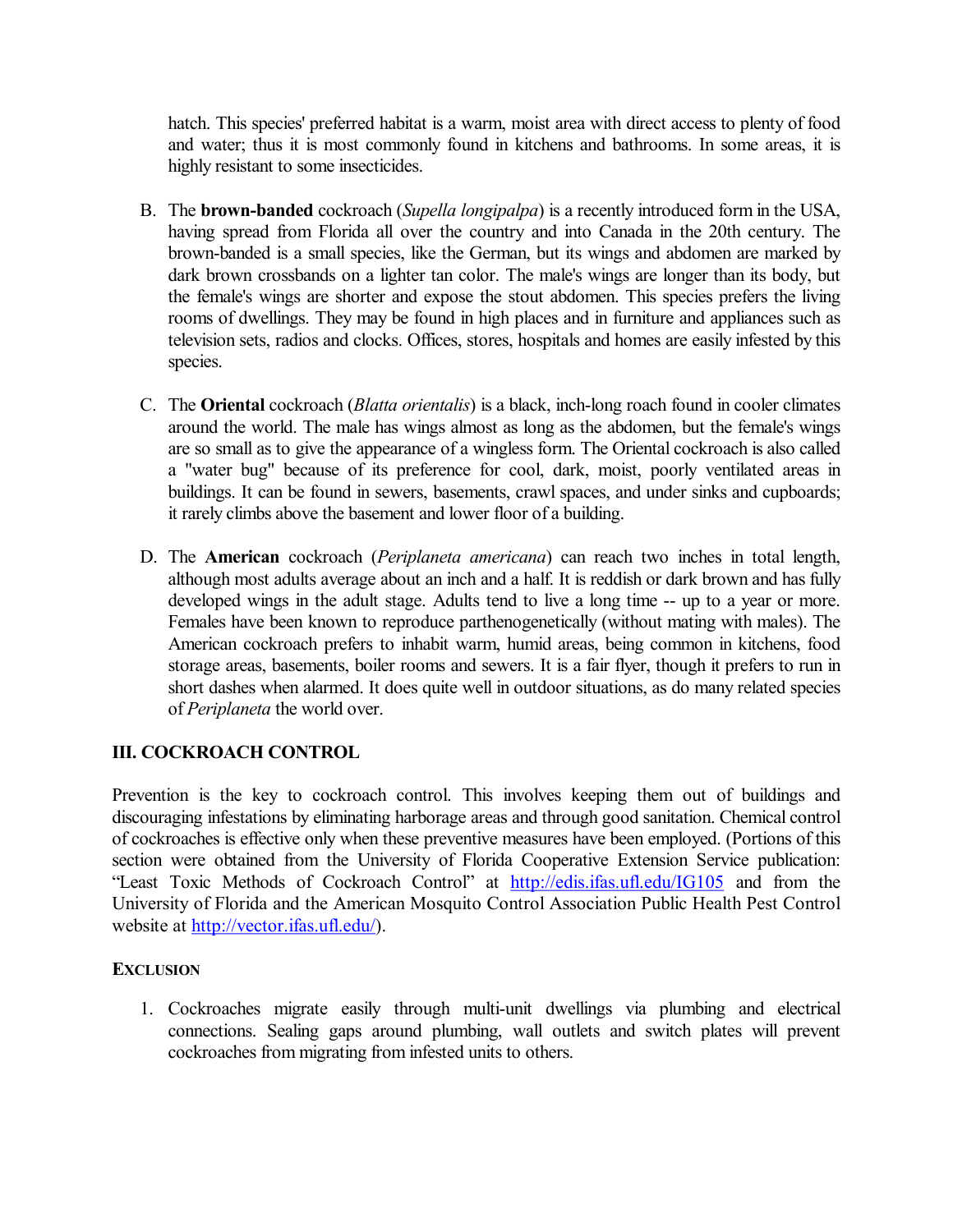- 2. Keep doors and windows closed and screened. Also, caulk cracks and gaps that may allow peridomestic cockroaches to invade from outdoors.
- 3. Peridomestic cockroaches frequently enter homes by coming up through dry drain traps. Periodically run the water in spare bathrooms, utility tubs and toilets to keep the drain trap filled and off limits to cockroaches. A fine mesh screen over floor sinks excludes Oriental cockroaches that may enter through the sewer pipe.
- 4. Fiberglass window screen over vent pipes on the roof will prevent cockroaches from migrating up from sewer connections and gaining access to attics and windows.
- 5. Groceries, produce and other packaged food products may have been stored in infested locations before they were purchased. Make an effort to visibly scan all grocery items for cockroach evidence before putting them away.
- 6. Children can transport cockroaches from school to home in book bags and lunch pails. Inspect these items on a regular basis.

## **SANITATION**

#### **Eliminate food and water resources:**

German cockroaches can remain alive for approximately 2 weeks with no food or water and for 42 days if only water is available. Cockroaches can survive on tiny amounts of food such as crumbs, grease or food residue. During periods of drought the incidence of peridomestic cockroaches indoors will often increase as the large cockroaches invade structures in search of moisture. It is important to eliminate all sources of moisture that contribute to cockroach survival.

- 1. Indoor trash containers should be emptied frequently and kept clean both inside and out. Plastic bags lining trash containers can be kept closed with twist ties. This will prevent cockroaches from being attracted to the garbage area.
- 2. Filled indoor garbage containers should be removed from the home or food service establishment immediately and placed in outdoor containers with tight fitting lids or dumpsters.
- 3. Keeping the area around dumpsters or other outdoor garbage storage areas clean and free of debris will also prevent peridomestic cockroach infestations in the area.
- 4. Frequent emptying of sink strainers and running of the garbage disposal will prevent food buildup in the sink drain.
- 5. Washing dishes immediately after a meal will prevent cockroaches from consuming food residue on dishes. Unwashed dishes are a major source of food for German cockroaches.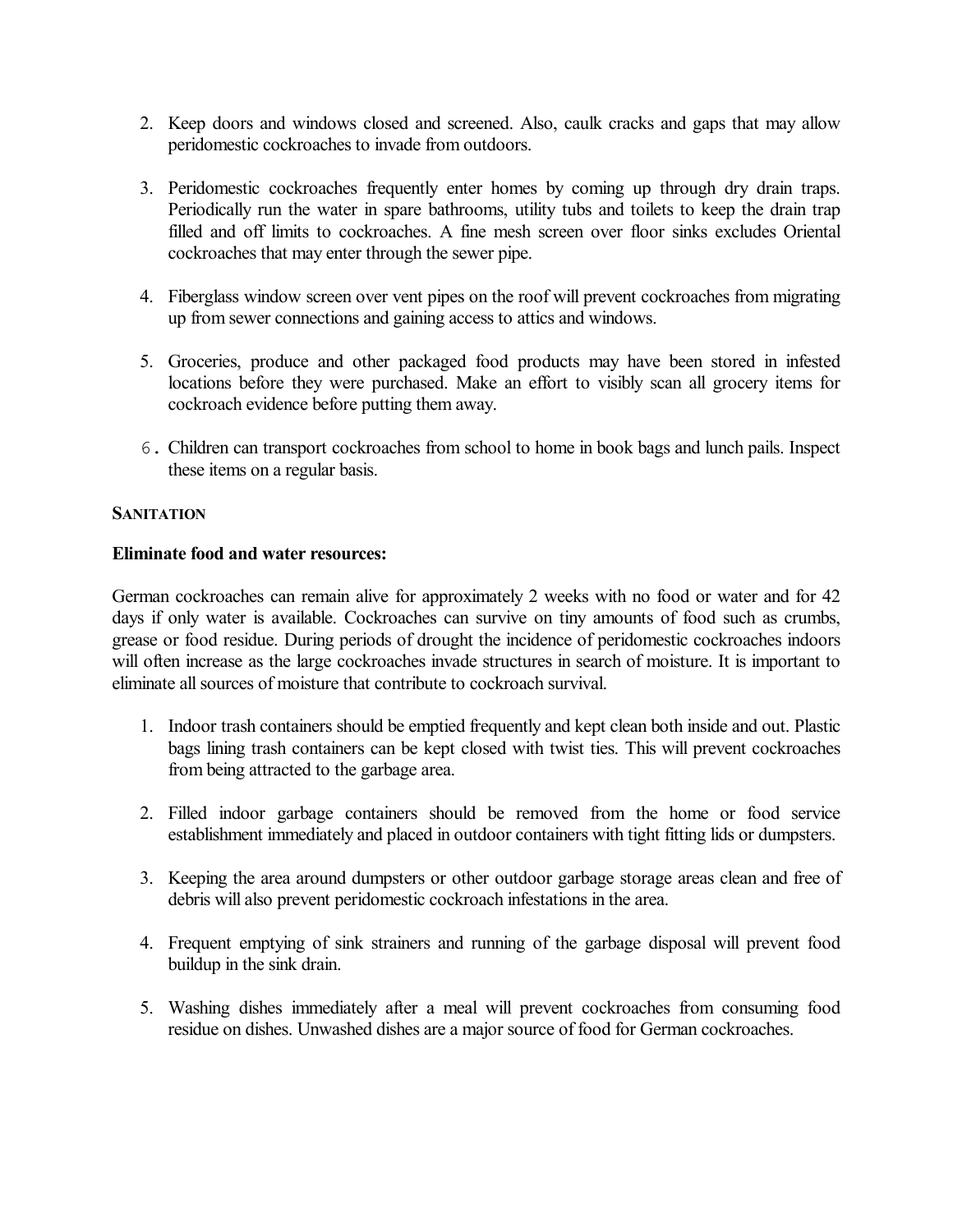- 6. Kitchen appliances (toasters, toaster ovens, microwaves, ovens, stoves, and refrigerators) should be kept clean and free of food particles and grease. Additionally, the areas underneath and behind these appliances should be kept grease- and crumb-free.
- 7. If pets are present, dry food should be kept in sealed containers. Do not leave food out all the time. Feed your pet at particular times and clean up after every meal.
- 8. Food storage areas should be well lit and food items stored above the floor. All foods products should be resealed after opening, stored in plastic snaplid containers or kept in the refrigerator.
- 9. Shelves should be kept clean of food particles; do not use shelf paper, as that provides a hiding place for cockroaches. Regular cleaning of food storage areas and shelves not only eliminates spilled or scattered food but also disrupts cockroach populations that may be using the area as a harborage.
- 10. Regular sweeping/vacuuming of floors and furniture where people eat (i.e. kitchen table or in the living room in front of  $T.V.$ ) helps to eliminate cockroach food sources.
- 11. In restaurants, leaking syrup under soda fountains provides both nutrients and water. This area should be cleaned frequently.
- 12. Tighten loose pipes, patch plumbing leaks and replace used washers in the kitchen sink and bathroom areas. Outdoor water spigots and sprinklers should also be checked for drips and leaks.
- 13. Water left in the sink or bathtub after dish washing or bathing also provides moisture for cockroaches. Drying out sinks and bathtubs after use eliminates these sources.
- 14. A common source of moisture is condensation under the refrigerator. This area should be frequently wiped dry or, if possible, place a pan under the appliance to collect water. The collection pan should be emptied frequently. Condensation on pipes (under the sink or in wall voids) is also a problem. Insulate these pipes if possible.
- 15. Pet water dishes and aquariums are also sources of moisture. Empty pet water dishes at night when cockroaches are foraging but the pet is indoors or asleep. Aquariums should have tight fitting lids or screens to prevent cockroach entry.
- 16. Be careful not to overwater indoor plants, because excess water is available to cockroaches.
- 17. Glasses, cups and soda cans containing water or liquid residue are common sources of moisture for cockroaches. Be sure not to leave these containers in bedrooms, sinks, on counter tops or other areas. Rinse and invert cups and glasses to dry immediately after use and dispose ofsoda cans in trash containers.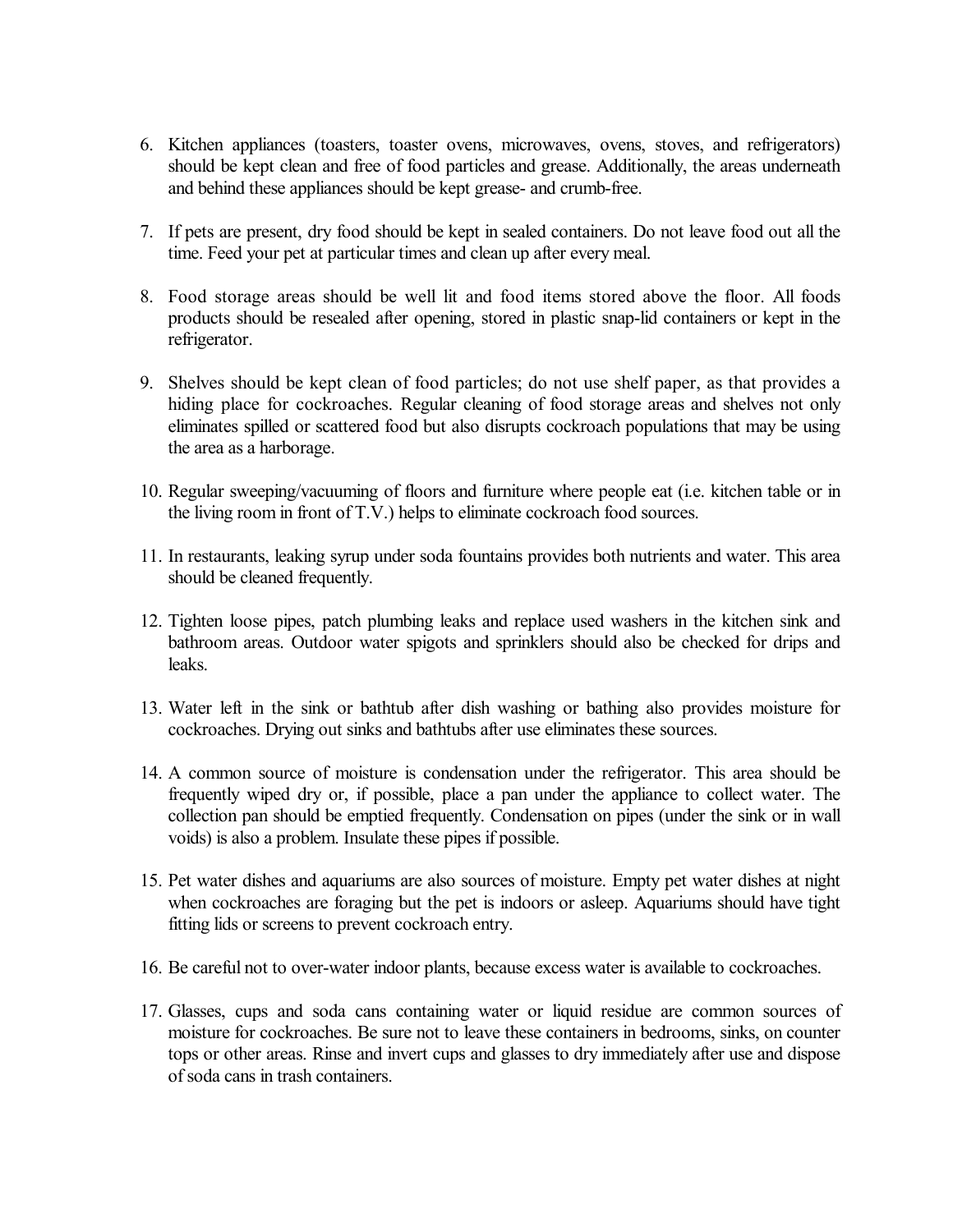18. Steps should be taken to eliminate places where water collects outdoors (tires, cans, tree holes etc.). This will not only eliminate cockroach moisture sources but also mosquito breeding habitat.

## **Eliminate harborage:**

The third critical element for cockroach survival is harborage. By nature, cockroaches avoid open, well-lit areas with frequent air movement. They prefer dark, warm cracks and crevices. Excess clutter provides numerous locations suitable for cockroach habitation. The elimination of these harborages (clutter) is important in controlling infestations.

- 1. Adult cockroaches can fit into cracks only 1.6 mm wide (about 1/16 of an inch). Any small gap or hole that leads to a void is a prime cockroach harboring area. Cracks and crevices of this kind should be sealed with caulking.
- 2. Removing clutter (boxes, bags, clothing, toys, food, books, papers etc.) eliminates cockroach harborages and breeding areas. It is essential to keep all areas of the home, especially the kitchen and bathroom, uncluttered and free of useless debris.
- 3. Outside, create a "hostile zone" around the perimeter of the building with gravel and removal of weeds, debris and trash.
- 4. Stack firewood far away from the house, as this is a prime harborage area for peridomestic cockroaches.
- 5. Filling in tree holes with cement also eliminates peridomestic cockroach harborage.
- 6. Keep shrubbery and ornamentals well trimmed.

#### **KILLING METHODS**

**Trapping/physical removal:** Sticky traps are used to monitor and reduce cockroach infestations. Sticky traps can aid in the determination of how severe an infestation is, which helps to determine what further control measures may be necessary. Additionally, any cockroaches caught in sticky traps are removed from the population, resulting in a reduction of the infestation. However, cockroaches cannot be eliminated through the use of sticky traps alone.

After monitoring the severity of a cockroach population through proper placement and use of sticky traps, physical removal of cockroaches will further assist in the reduction of a cockroach population. Physical removal may be accomplished through the use of specially designed vacuums equipped with high efficiency particulate air (HEPA) filters. It is important that a HEPA filter be used when vacuuming to trap cockroach particulate debris. Cockroaches are a tremendous source of allergens and the proteins found in their cast skins and dead bodies can create both asthma and allergies. A well-designed vacuum with HEPA filtering system can dramatically reduce or eliminate the potential for blowing particles from cockroach harborage areas out into the open.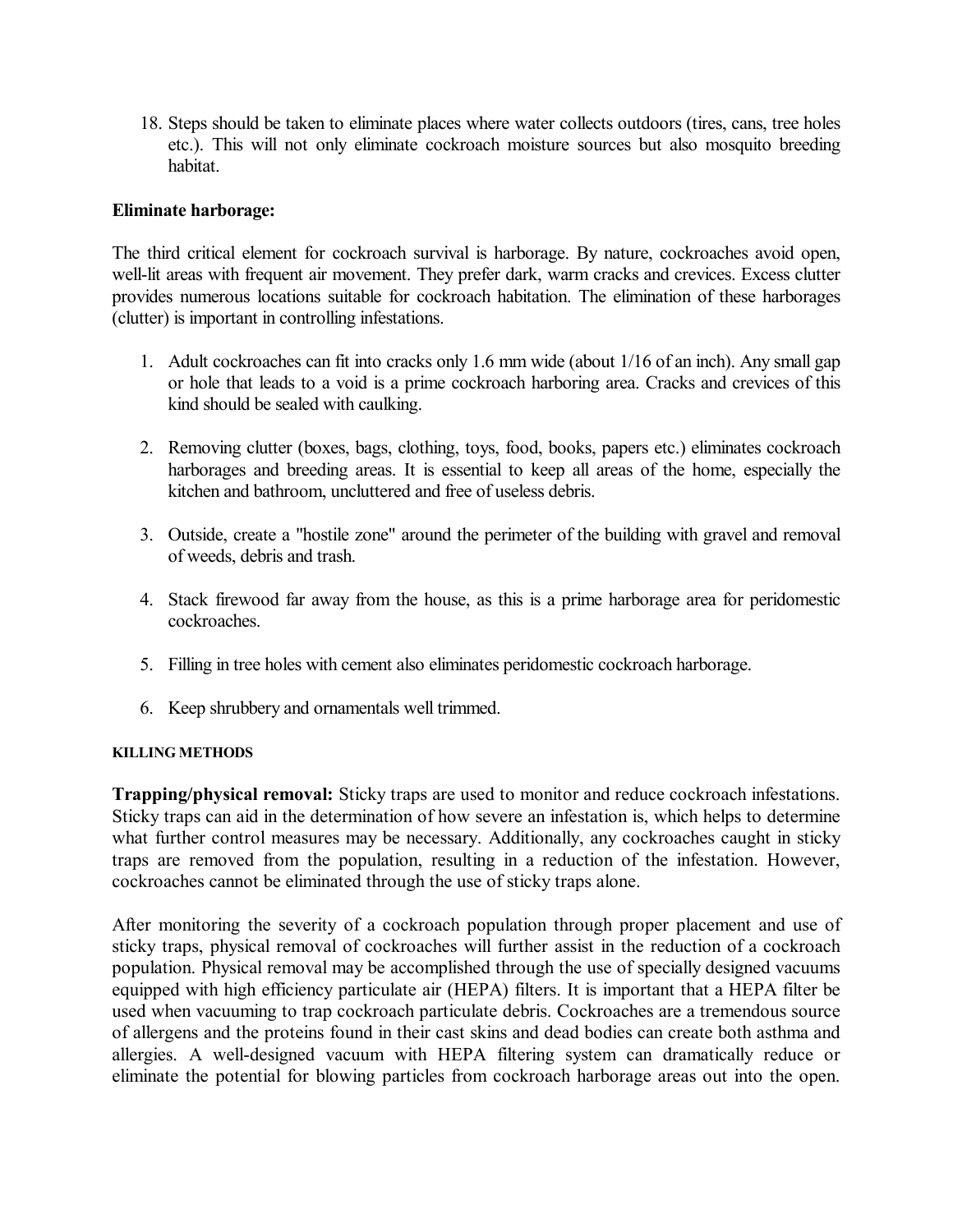Depending on the size of an infestation, efficient vacuuming can be a tremendous aid in the reduction of a cockroach population.

**Baits:** Insecticidal baits have proven quite effective in the control of cockroach pests, and have replaced broadcast spraying of baseboards and surfaces. Proper bait placement involves precision targeting for specific cockroach pests. For German cockroaches, baits can be placed exactly where they are most effective, especially in foraging and harborage areas. Current indoor bait formulations are applied as pastes, gels or bait stations. The bait station is one of the more popular application methods for cockroach baits. Insecticidal paste and gel formulations are injected into cracks and crevices or into wall voids to attain maximum exposure. Because of the way they are applied, baits have low risk to people and pets.

The baits in use today provide both primary and secondary kill of cockroaches. Through primary kill there is direct kill of the cockroaches that feed on the bait. Because current baits are often slow acting, the cockroaches that die from direct kill do so after they have returned to harborage areas, often after they have eliminated some of the bait through their feces. The fecal material and the dead cockroaches themselves are then consumed by other cockroaches, which are then also killed by the active chemical ingredient of the bait.

**Insect Growth Regulators:** Insect Growth Regulators (IGRs) are a group of compounds that disrupt the normal growth and development of insects. The IGRs are considered reduced-risk tools. They generally have very low toxicity to mammals because they act by disrupting hormonal processes that are specific to insects.

IGRs that mimic the juvenile hormones of insects are called juvenile hormone analogues (JHAs). JHAs interfere with the proper development of last instar cockroach nymphs. Instead of the nymphs molting into reproductive adults they molt into "adultoids", which often have twisted wings and are sterile. Because the adultoids are unable to reproduce, over time, the cockroach population begins to decline. JHAs are an effective method of long term German cockroach control. However, because JHAs eliminate reproduction but do not kill existing cockroaches they are very slow acting (from four to nine months to achieve control). JHAs are often combined with residual insecticides. In this manner most of the population can be eliminated quickly by the insecticide, and cockroaches that survive the insecticide treatment are then sterilized by the JHA.

Insect Growth Regulators are available in spray formulations or point source dispensers (IGR on filter paper contained in a permeable plastic station transmigrates throughout the infested area).

**Dusts:** Inorganic dusts, such as silica gel and boric acid, have been used frequently for indoor cockroach control. The dusts are applied with a squeeze-bulb duster into cracks and crevices under sinks, stoves, behind refrigerators, along baseboards, in electrical outlets, cabinets and wall voids. Silica gel is simply finely ground sand or glass that adheres to and absorbs the protective waxes on the cockroach cuticle, resulting in the death of the cockroach from dehydration. Boric acid is a stomach poison that is picked up by cockroaches walking across dusted areas. The boric acid adheres to the cockroach cuticle so when the cockroach grooms itself it ingests the boric acid and soon dies.